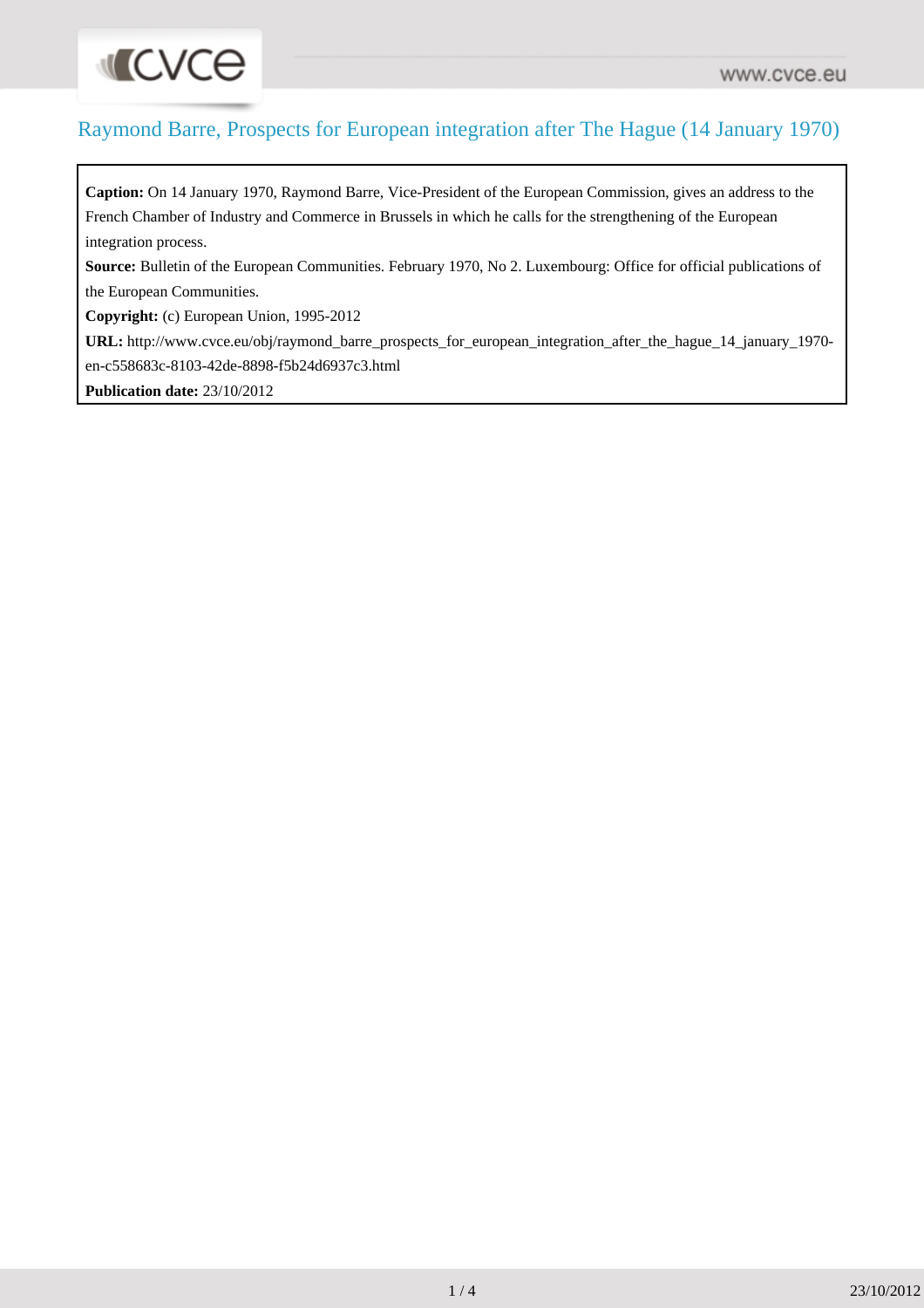## **INCVCe**

## **Outlook for the building of Europe after The Hague**

by M. Raymond Barre,

Vice-President of the Commission

Now that, after many alarums and excursions, 1969 has ended in an atmosphere of optimism, it seems to me that we should take a hard look at the situation if we do not want the hopes raised by the Summit Conference at The Hague to be followed sooner or later by disillusion. When they agreed on the principle and conditions of the opening of negotiations with the candidate countries, the Heads of State and Government dispelled uncertainty which was weighing heavily on the activity of the Community, There is now no longer any reason or pretext to defer the examination of measures for strengthening the Community, which are in any case required if it is to be enlarged. Since so much eloquence has been expended on the great tasks confronting the Community, I may perhaps be allowed to indulge in an exercise in semantics, confined however to the completion and consolidation of the Community. Such an exercise may be useful in throwing light on the problems, removing certain ambiguities and leading to a correct assessment of the difficulties to be overcome and the efforts to be accomplished.

"Completion" was the objective assigned for 31 December 1969. After a marathon in the best traditions, it was achieved within the stipulated period. The adoption of the definitive financial regulation, the grant to the Community of its own resources and the concomitant increase in the budgetary powers of the European Parliament are undoubtedly decisions of great importance. Does this mean that they ensure the completion of the Common Market? The reply to this question obviously depends on the reference date which one selects. Are we considering the provisions of the Treaty of Rome concerning the transitional period? If so, let us admit then that the completion is only partial, since it applies fully neither to freedom of establishment, to free movement of capital, to the common transport policy, nor to the social policy — to name only the most important fields of Community action.

Even if the concept of completion is restricted to the common agricultural market, the establishment of definitive financing of the common agricultural policy cannot satisfy all requirements, for the provisions on free movement of farm products, Community preference and market support have a meaning and a future only in relation to the agricultural policy which the Community chooses to pursue. In this respect, nothing has yet been completed. The Community has not explicitly settled the problem of the objectives to be achieved in agriculture and the resources to be mobilized for this purpose. It is one thing to recognize that a common industrial market must be completed by a common agricultural market, with the necessary market organizations and financial machinery. It is quite another to determine the place assigned to agriculture in the economic development of the Community, the type of agriculture which should be encouraged to meet the economic conditions and social aspirations of our time, and the actions which need to be undertaken to make farms prosperous and give farmers an adequate income. The free movement of agricultural products and support for surpluses do not solve these problems. The Memorandum which the Commission adopted a year ago at the instigation of my friend Mansholt demonstrates this fact quite clearly. The current discussions on the control of production, which must be sought elsewhere than in physical limitations contrary to the logic of the Common Market, show clearly that a real common agricultural policy still remains to be worked out. Without forgetting the time necessary for transforming agriculture and the caution imposed by the composition of the electorate, it is not impossible to arrive gradually at a better adaptation of production to demand, a more rational price pattern, and more modern farm management. However, the moment has come to recognize that the future of the Community is in the development of its industry, and that powerful and dynamic industry is a prerequisite for a satisfactory solution to the agricultural problem in the Community and the best chance of a prosperity for farmers.

Let us therefore attach to the term "completion" no more than its interest as a convenience; let us on the contrary be aware that the agricultural solidarity of our six countries will have to be safeguarded by a policy whose ends and means must be defined without delay, and that solidarity in other fields should be developed with the same vigour as has been put forth in agriculture.

\*\*\*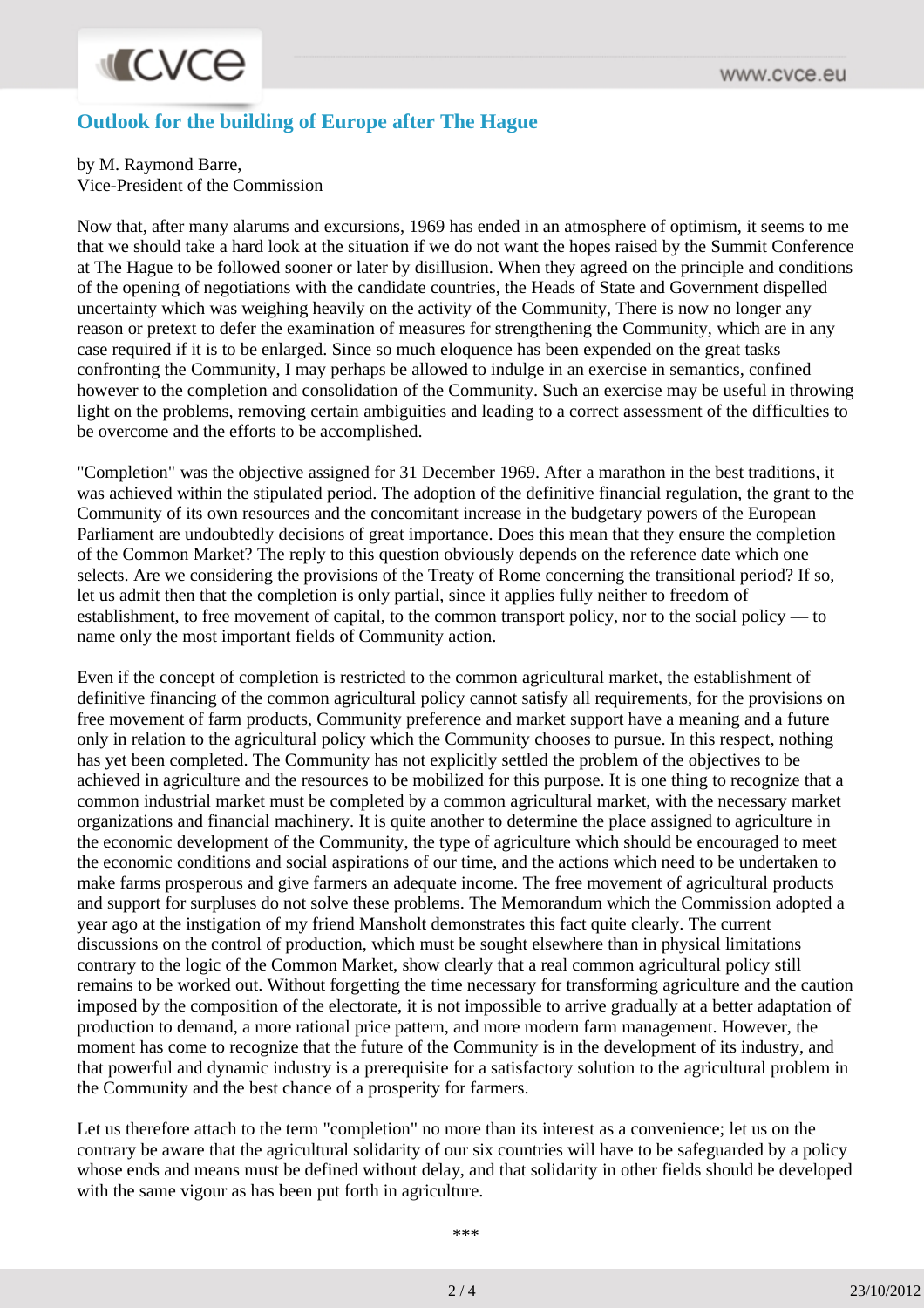

In this respect it is fortunate that the consolidation, or strengthening, of the Community is now receiving attention. It might indeed have been asked in recent years whether the creation of Europe had not in fact been reduced to a process of elimination of customs duties, together with financial transfers in agriculture. However, the Community countries, in taking this direction, have set up machinery whose smooth running depends on the progress accomplished in other fields, into which one would perhaps rather not have entered. Is this a manifestation of the "cunning of reason" dear to Hegel? It is in any case significant that, in the very year when the customs union was achieved and the common agricultural market almost completely established, economic and monetary difficulties clearly demonstrated that what had been built was in risk of collapsing if in future Community economic and monetary policies remained divergent. The lesson of facts, a lesson too clear to be ignored, was drawn at The Hague. The decision to prepare a plan in stages to arrive at an economic and monetary union proves this and gives the consolidation of the Community its meaning.

It is now time to act. The experience I have had for several months of the gap between declarations of principle and practical achievements naturally predisposes me to moderate judgments. How often I have been told that the proposals for economic concertation and monetary co-operation I had made were too prudent and that I ought to have gone further! Why then are we so reluctant to be prudent? Unless the proposals are less innocent than has been said ...

Even if we congratulate ourselves that a greater political will is about to be exercised, we should not have any romantic illusions and should realize what the gradual creation of the economic and monetary union involves.

It demands first of all a real change of heart and mind. So far the Community, profiting by an international movement towards free trade, has sought to eliminate tariff quotas and duties.

In agriculture, economic interests and certain political considerations have played their part; in both cases the advantages were tangible in the short term. We now have to build up a coherent economic, financial, industrial and monetary system, i.e. to harmonize the national policies gradually in order finally to arrive at common policies. However, our six countries have structures which differ, interests which are not naturally convergent, and economic and social priorities which are not identical. It is not realistic to think that federal structures permitting financial equalization in the Community could be established rapidly. The only possibility at the moment is for the Member States to accept and adhere to common rules to make possible a convergence of economic policies and the launching of common actions to reduce the structural differences between member countries. In other words, the Member States must agree to adapt their policies to the Community objectives and rules. This cannot be done without efforts, or at times, without sacrifices. Thus the will of the States must be founded on an adhesion of public opinion with a little more binding force than replies to polls.

To judge the scale of the task, we must also take into account certain considerations of internal and international nature.

At internal level, the partisans of European unification put forward well-known and hardly disputable arguments concerning the economic advantages of integration. However, it should be noted that in the contemporary world nations can enjoy satisfactory economic development and social progress if they know how to take advantage of free trade and international specialization by means of active investment and innovation policies and technical co-operation agreements with other countries. Switzerland and Sweden are examples. The temptation thus exists to compare the respective advantages of integration and co-operation and to choose the second way in order to safeguard greater freedom of action. The country making such a choice is not necessarily condemned to mediocrity, provided it imposes on itself the hard rules which this choice involves, since a great deal of courage is needed to confront a difficult world alone.

This temptation is the greater because there is a wide gap between the fifties and the seventies. Originally, the Community a ideal was partly a result, in our ruined and depressed countries, at grips with the cold war, of nostalgia for an age when the nations of Europe exercised an undoubted influence in the world. It is not